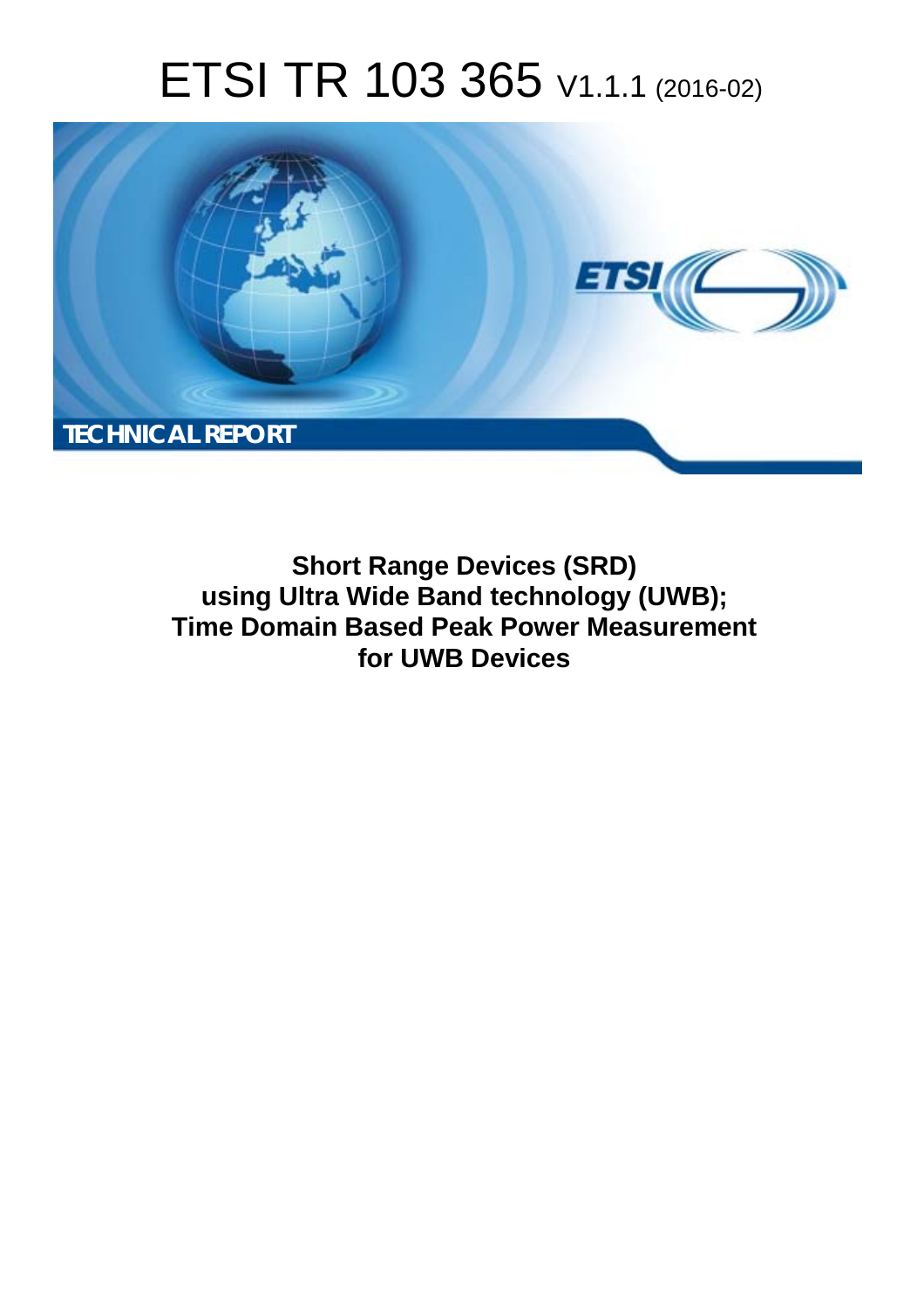Reference DTR/ERM-TGUWB-133

Keywords power measurement, radio, SRD, UWB

#### *ETSI*

#### 650 Route des Lucioles F-06921 Sophia Antipolis Cedex - FRANCE

Tel.: +33 4 92 94 42 00 Fax: +33 4 93 65 47 16

Siret N° 348 623 562 00017 - NAF 742 C Association à but non lucratif enregistrée à la Sous-Préfecture de Grasse (06) N° 7803/88

#### *Important notice*

The present document can be downloaded from: <http://www.etsi.org/standards-search>

The present document may be made available in electronic versions and/or in print. The content of any electronic and/or print versions of the present document shall not be modified without the prior written authorization of ETSI. In case of any existing or perceived difference in contents between such versions and/or in print, the only prevailing document is the print of the Portable Document Format (PDF) version kept on a specific network drive within ETSI Secretariat.

Users of the present document should be aware that the document may be subject to revision or change of status. Information on the current status of this and other ETSI documents is available at <https://portal.etsi.org/TB/ETSIDeliverableStatus.aspx>

If you find errors in the present document, please send your comment to one of the following services: <https://portal.etsi.org/People/CommiteeSupportStaff.aspx>

#### *Copyright Notification*

No part may be reproduced or utilized in any form or by any means, electronic or mechanical, including photocopying and microfilm except as authorized by written permission of ETSI.

The content of the PDF version shall not be modified without the written authorization of ETSI. The copyright and the foregoing restriction extend to reproduction in all media.

> © European Telecommunications Standards Institute 2016. All rights reserved.

**DECT**TM, **PLUGTESTS**TM, **UMTS**TM and the ETSI logo are Trade Marks of ETSI registered for the benefit of its Members. **3GPP**TM and **LTE**™ are Trade Marks of ETSI registered for the benefit of its Members and of the 3GPP Organizational Partners.

**GSM**® and the GSM logo are Trade Marks registered and owned by the GSM Association.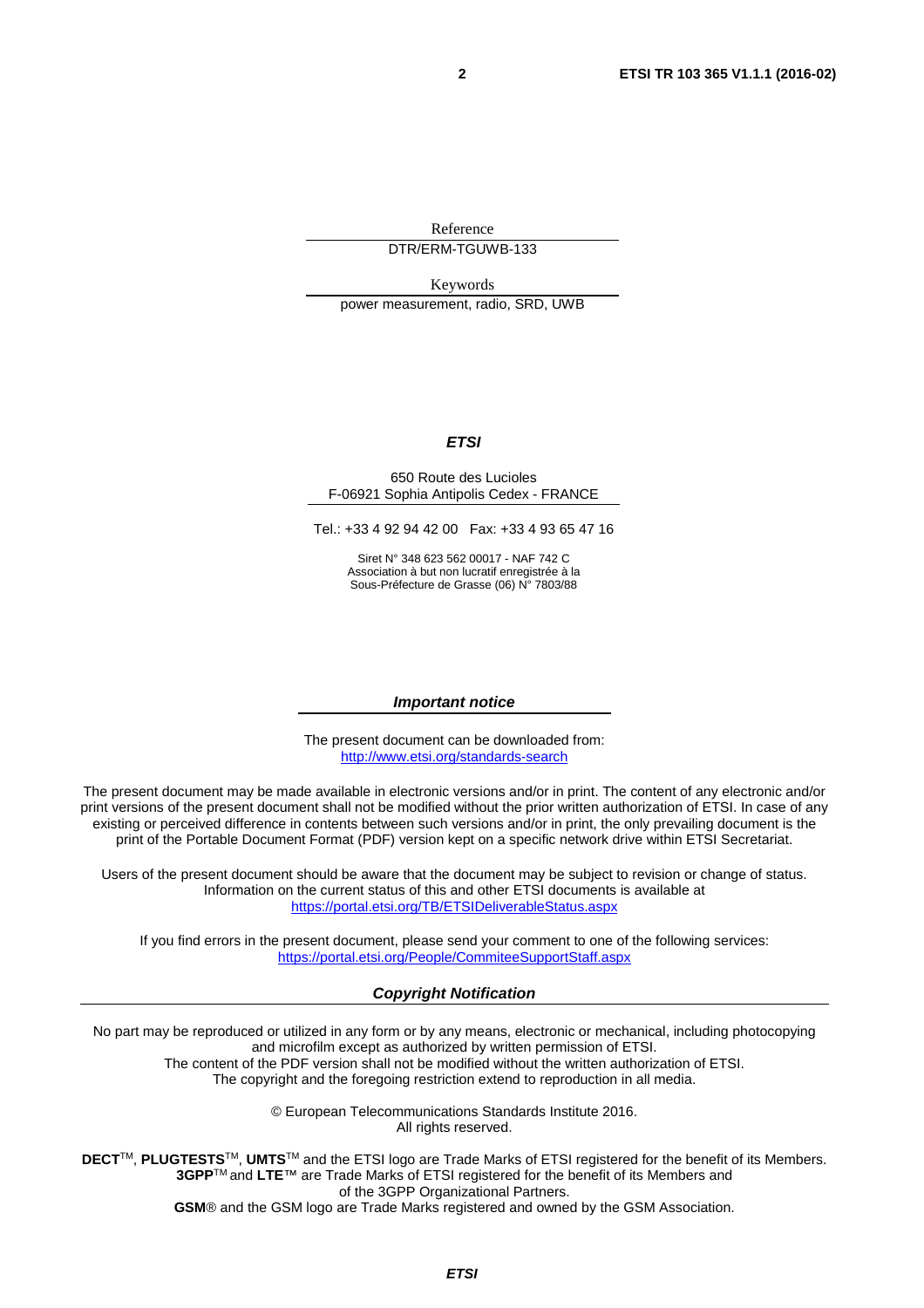# Contents

| 1                                                       |  |  |  |  |
|---------------------------------------------------------|--|--|--|--|
| 2<br>2.1<br>2.2                                         |  |  |  |  |
| 3<br>3.1<br>3.2                                         |  |  |  |  |
| 4                                                       |  |  |  |  |
| 5<br>5.1<br>5.2<br>5.3<br>5.4                           |  |  |  |  |
| 5.4.1<br>5.4.2<br>5.5<br>5.5.0<br>5.5.1<br>5.5.2<br>5.6 |  |  |  |  |
| Annex A:                                                |  |  |  |  |
| <b>Annex B:</b>                                         |  |  |  |  |
| Annex C:                                                |  |  |  |  |
| C.1<br>C.1.1<br>C.1.2                                   |  |  |  |  |
| C.2<br>C.2.1<br>C.2.2                                   |  |  |  |  |
| <b>Annex D:</b>                                         |  |  |  |  |
|                                                         |  |  |  |  |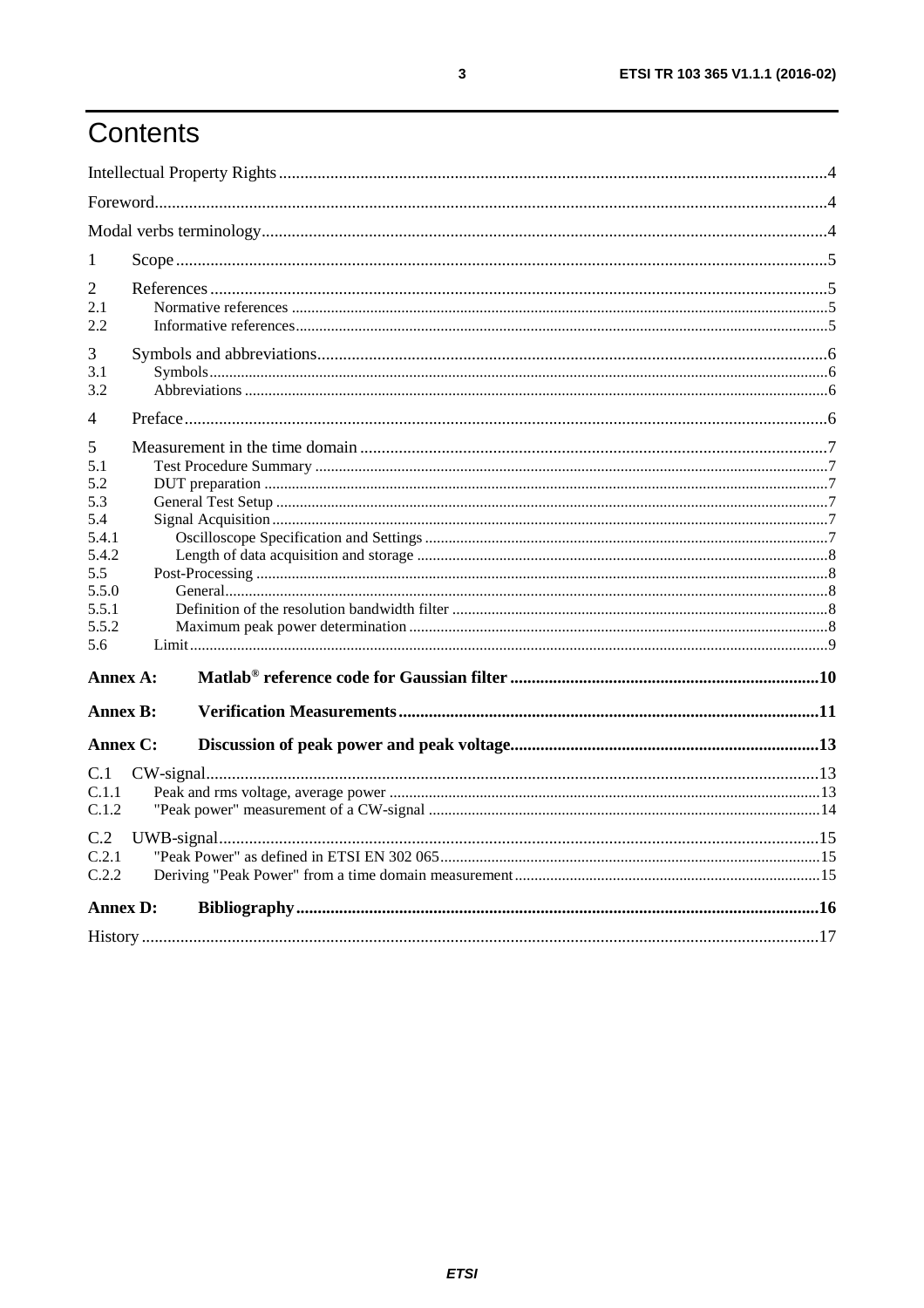## <span id="page-3-0"></span>Intellectual Property Rights

IPRs essential or potentially essential to the present document may have been declared to ETSI. The information pertaining to these essential IPRs, if any, is publicly available for **ETSI members and non-members**, and can be found in ETSI SR 000 314: *"Intellectual Property Rights (IPRs); Essential, or potentially Essential, IPRs notified to ETSI in respect of ETSI standards"*, which is available from the ETSI Secretariat. Latest updates are available on the ETSI Web server (<https://ipr.etsi.org/>).

Pursuant to the ETSI IPR Policy, no investigation, including IPR searches, has been carried out by ETSI. No guarantee can be given as to the existence of other IPRs not referenced in ETSI SR 000 314 (or the updates on the ETSI Web server) which are, or may be, or may become, essential to the present document.

### Foreword

This Technical Report (TR) has been produced by ETSI Technical Committee Electromagnetic compatibility and Radio spectrum Matters (ERM).

# Modal verbs terminology

In the present document "**shall**", "**shall not**", "**should**", "**should not**", "**may**", "**need not**", "**will**", "**will not**", "**can**" and "**cannot**" are to be interpreted as described in clause 3.2 of the [ETSI Drafting Rules](https://portal.etsi.org/Services/editHelp!/Howtostart/ETSIDraftingRules.aspx) (Verbal forms for the expression of provisions).

"**must**" and "**must not**" are **NOT** allowed in ETSI deliverables except when used in direct citation.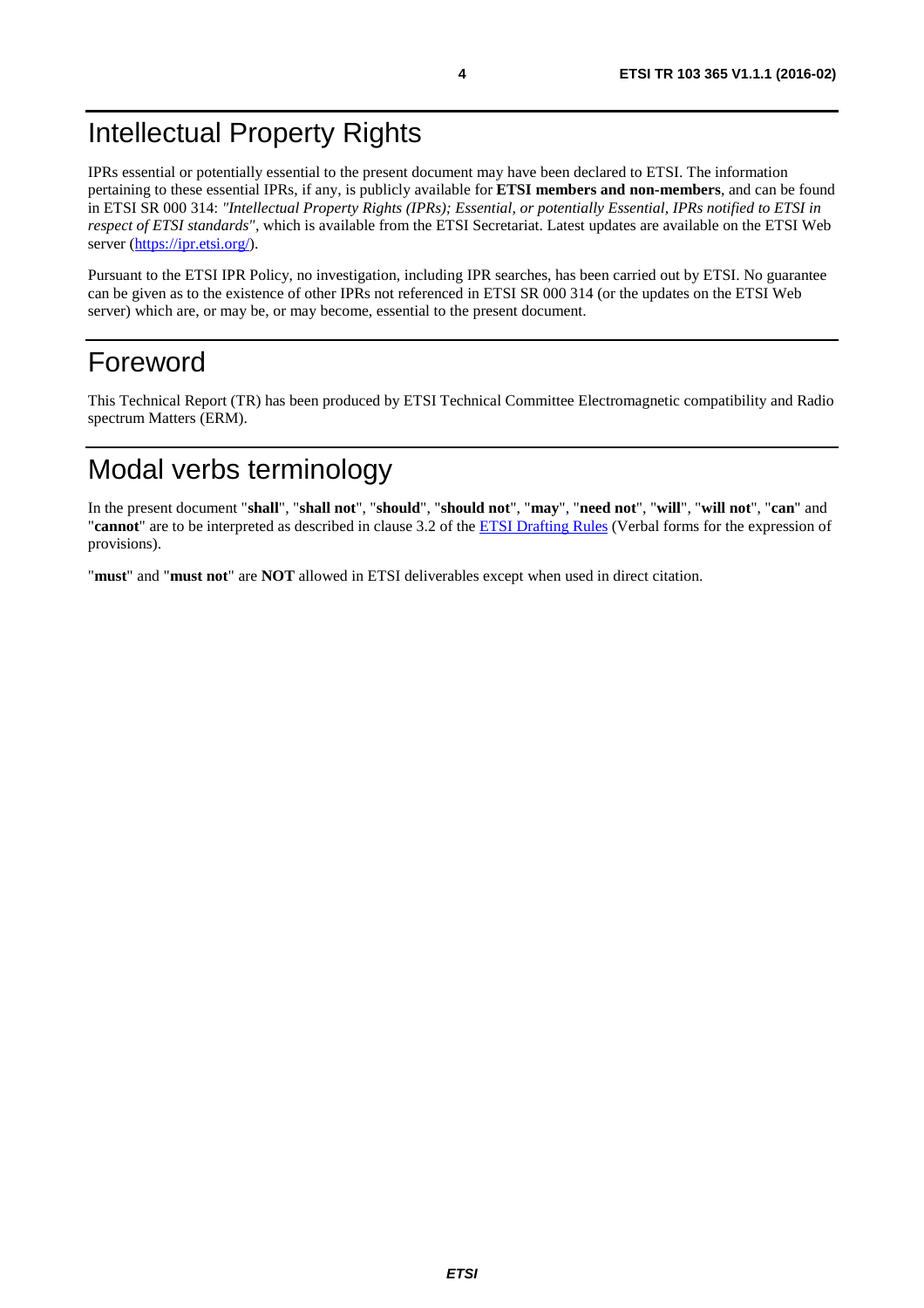### <span id="page-4-0"></span>1 Scope

The present document specifies a time domain based procedure for UWB Peak Power measurements. It is intended as an alternative in addition to the frequency domain measurement technique outlined in clause 7.4.4 of ETSI TS 102 883 [i.4].

The proposed procedure is applicable to all UWB signal types. It provides more accurate results compared to the frequency domain measurement in case a correction factor needs to be applied for frequency domain measurements with RBW smaller than 50 MHz.

### 2 References

#### 2.1 Normative references

References are either specific (identified by date of publication and/or edition number or version number) or non-specific. For specific references, only the cited version applies. For non-specific references, the latest version of the reference document (including any amendments) applies.

Referenced documents which are not found to be publicly available in the expected location might be found at <https://docbox.etsi.org/Reference/>.

NOTE: While any hyperlinks included in this clause were valid at the time of publication, ETSI cannot guarantee their long term validity.

The following referenced documents are necessary for the application of the present document.

Not applicable.

#### 2.2 Informative references

References are either specific (identified by date of publication and/or edition number or version number) or non-specific. For specific references, only the cited version applies. For non-specific references, the latest version of the reference document (including any amendments) applies.

NOTE: While any hyperlinks included in this clause were valid at the time of publication, ETSI cannot guarantee their long term validity.

The following referenced documents are not necessary for the application of the present document but they assist the user with regard to a particular subject area.

| [i.1]   | ETSI EN 302 065-1 (V1.3.1) (02-2014): "Electromagnetic compatibility and Radio spectrum<br>Matters (ERM); Short Range Devices (SRD) using Ultra Wide Band technology (UWB);<br>Harmonized EN covering the essential requirements of article 3.2 of the R&TTE Directive;<br>Part 1: Requirements for Generic UWB applications".               |
|---------|----------------------------------------------------------------------------------------------------------------------------------------------------------------------------------------------------------------------------------------------------------------------------------------------------------------------------------------------|
| [i.2]   | ETSI EN 302 065-2 (V1.1.1) (02-2014): "Electromagnetic compatibility and Radio spectrum<br>Matters (ERM); Short Range Devices (SRD) using Ultra Wide Band technology (UWB);<br>Harmonized EN covering the essential requirements of article 3.2 of the R&TTE Directive;<br>Part 2: Requirements for UWB location tracking".                  |
| [i.3]   | ETSI EN 302 065-3 (V1.1.1) (02-2014): "Electromagnetic compatibility and Radio spectrum<br>Matters (ERM); Short Range Devices (SRD) using Ultra Wide Band technology (UWB);<br>Harmonized EN covering the essential requirements of article 3.2 of the R&TTE Directive;<br>Part 3: Requirements for UWB devices for road and rail vehicles". |
| [i.4]   | ETSI TS 102 883 (V1.1.1) (08-2012): "Electromagnetic compatibility and Radio spectrum Matters<br>(ERM); Short Range Devices (SRD) using Ultra Wide Band (UWB); Measurement Techniques".                                                                                                                                                      |
| $[1.5]$ | Recommendation ITU-R SM.1754 (2006): "Measurement techniques of ultra-wideband<br>transmissions".                                                                                                                                                                                                                                            |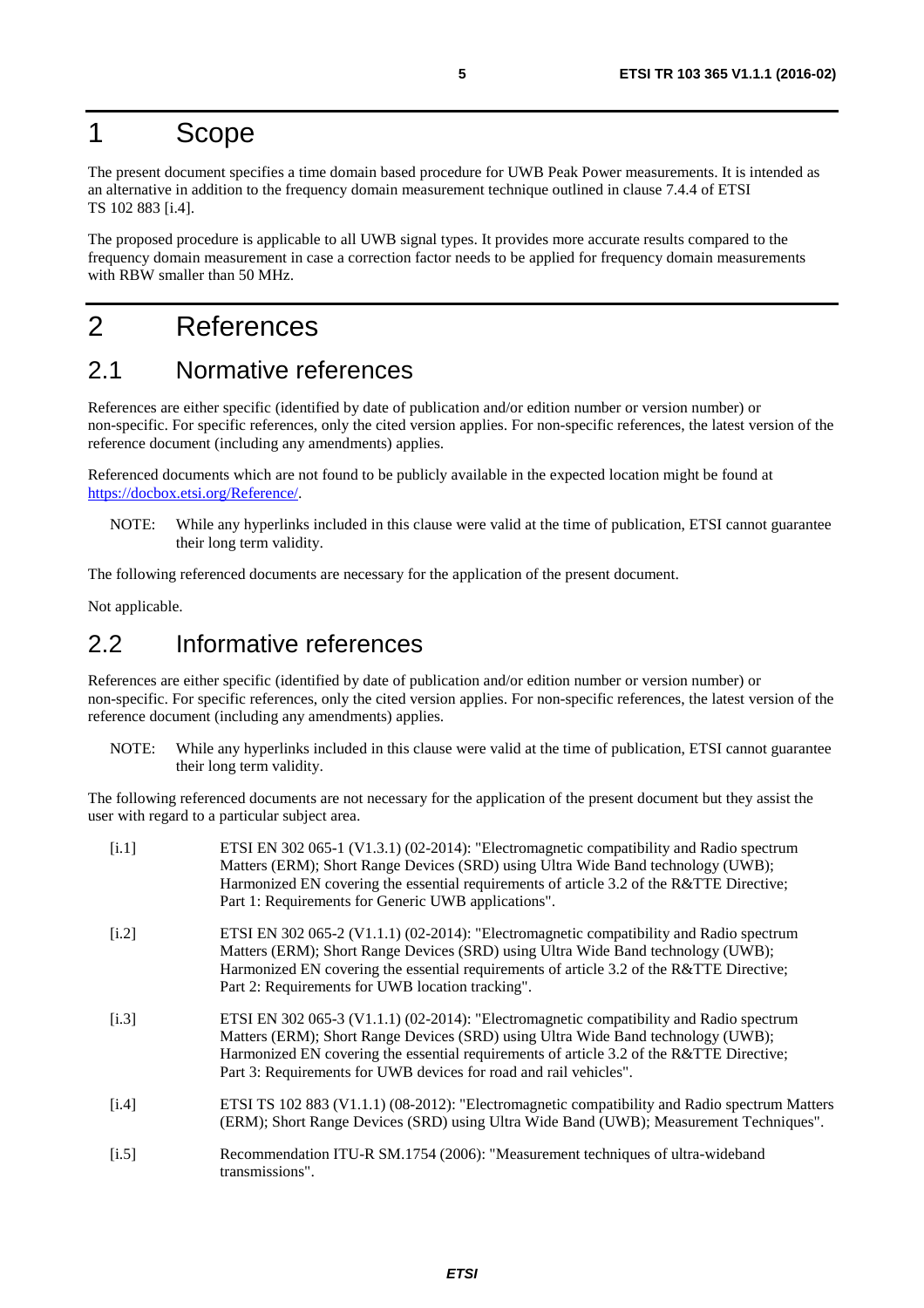- <span id="page-5-0"></span>[i.6] J. Takada, S. Ishigami, J. Nakada, E. Nakagawa, M. Uchino, and T.Yasui, "Measurement techniques of emissions from ultra wideband devices," IEICE Transactions Fundamentals, vol. E88-A, no. 9, pp. 2252-2263, September 2005.
- [i.7] H. Pflug, J. Romme, K. Philips, H. de Groot, "Method to Estimate Impulse-Radio Ultra-Wideband Peak Power," in Microwave Theory and Techniques, IEEE Transactions, vol.59, no.4, pp.1174-1186, April 2011.

### 3 Symbols and abbreviations

### 3.1 Symbols

For the purposes of the present document, the following symbols apply:

| dB                         | decibel                                                                           |
|----------------------------|-----------------------------------------------------------------------------------|
| dBm                        | gain in decibels relative to one milliwatt                                        |
| $f_{BB}[t]$                | baseband filter coefficients at time t                                            |
| $f_c$                      | centre frequency for the filter                                                   |
| f[t]                       | filter coefficients at time t, centred on $f_c$                                   |
| $f_{\rm max}$              | the highest frequency as determined in clause 7.4.2 "Operating Bandwidth" of ETSI |
|                            | TS 102 883 [i.4]                                                                  |
| G                          | gain of the filter                                                                |
| Pfiltered                  | peak power in filter bandwidth                                                    |
| $P_{\text{max, filtered}}$ | maximum peak power in filter bandwidth                                            |
| $\sigma$                   | standard deviation                                                                |
| $\mathbf{t}$               | discrete time variable                                                            |
| $V_{\text{filtered}}$      | peak voltage in filter bandwidth                                                  |
| $Z_0$                      | characteristic impedance                                                          |

#### 3.2 Abbreviations

For the purposes of the present document, the following abbreviations apply:

| A/D-Converter                                                       |
|---------------------------------------------------------------------|
| Continuous Wave                                                     |
| Direct Current                                                      |
| Device Under Test                                                   |
| Intermediate Frequency                                              |
| International Telecommunications Union - Radiocommunications sector |
| <b>Power Spectral Density</b>                                       |
| <b>Resolution BandWidth</b>                                         |
| Ultra-WideBand                                                      |
|                                                                     |

### 4 Preface

Current ETSI measurement techniques [\[i.4\]](#page-4-0) provide a peak power measurement method for UWB signals using the spectrum analyser in clause 7.4.4. The limit is defined in a 50 MHZ bandwidth, while this resolution bandwidth is not implemented on most spectrum analysers currently available in the market. When peak power is measured with a smaller resolution bandwidth *RBW*, a correction factor of 20 log(50/*RBW*) has to be applied. However, for most practical signals, the correction formula grossly overestimates the actual peak power.

It is well known from Fourier theory that linear processing in the frequency domain has a time domain equivalent. Hence, it is possible to measure the peak power from a time domain signal, as for example recognized by ITU in chapter 3 of Recommendation ITU-R SM.1754 [\[i.5](#page-4-0)], ETSI measurement techniques in clause A.2.3 of ETSI TS 102 883 [\[i.4](#page-4-0)] and in literature [i.6] and [i.7]. The present document therefore defines a time domain alternative to the measurement technique of clause 7.4.4 in ETSI TS 102 883 [[i.4](#page-4-0)].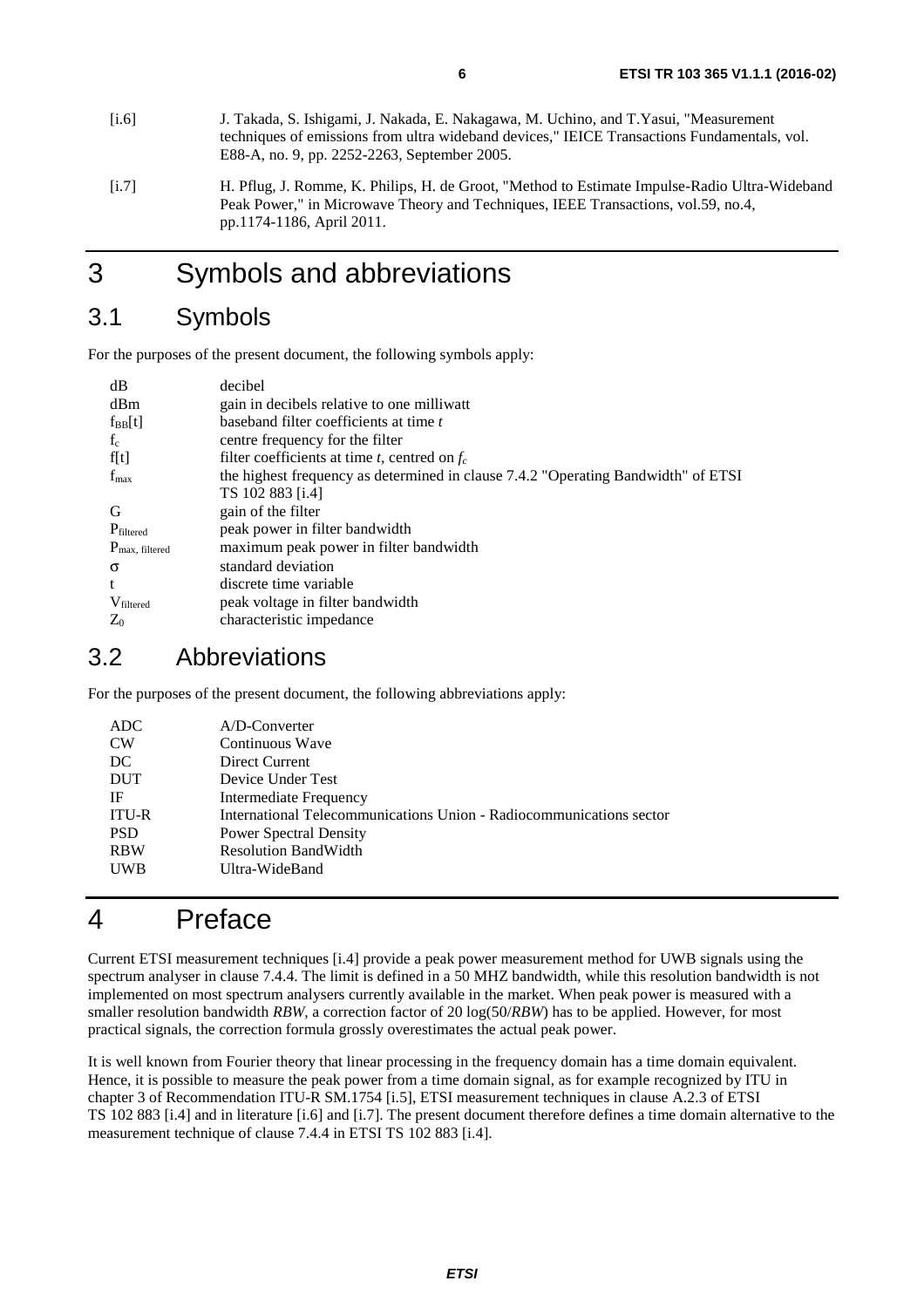<span id="page-6-0"></span>The time domain method consists of capturing the UWB signal with an oscilloscope and performing the convolution with the resolution bandwidth filter during off-line post-processing. Because the RBW filter is implemented in software, there are no limitations on its bandwidth. A 50 MHz RBW bandwidth can therefore be implemented, eliminating the need for the correction factor. The convolution could be performed in the frequency domain as detailed in Recommendation ITU-R SM.1754 [\[i.5\]](#page-4-0) and [[i.6](#page-5-0)] or directly in the time domain, as detailed below and in [\[i.7\]](#page-5-0).

### 5 Measurement in the time domain

### 5.1 Test Procedure Summary

The test procedure can be summarized as follows:

- Capture the time domain waveform with a high speed sampling oscilloscope;
- Apply a Gaussian filter to the captured waveform;
- Calculate the power for each sample of the filter output;
- Search for the maximum power;
- Compare with the limit in the relevant harmonised standards (ETSI EN 302 065 [\[i.1](#page-4-0)], [\[i.2](#page-4-0)] and [\[i.3](#page-4-0)]).

Details of the measurement procedure can be found in the following clauses.

### 5.2 DUT preparation

No specific DUT preparations are necessary for performing a measurement in the time domain.

Despite the connection of an oscilloscope instead of a spectrum analyser, all test setup and DUT characteristics are the same as for a measurement in the frequency domain (see ETSI TS 102 883 [\[i.4](#page-4-0)] and the relevant harmonised standards ETSI EN 302 065 [\[i.1](#page-4-0)], [\[i.2](#page-4-0)] and [\[i.3\]](#page-4-0)).

In particular, this includes:

- Requirements for test modulation.
- Test conditions, power supply and ambient temperatures.
- Test setups and procedures for radiated and conducted measurements.
- Frequency of measurement (for post-processing).

### 5.3 General Test Setup

Radiated and conducted tests can be performed. The criteria from ETSI TS 102 883 [\[i.4](#page-4-0)] are adopted for both test setups.

### 5.4 Signal Acquisition

#### 5.4.1 Oscilloscope Specification and Settings

- Input bandwidth  $> f_{\text{max}}$ .
- Sampling frequency  $> 2 \times f_{\text{max}}$
- Dynamic range set to the maximum value that still allows complete display of the waveform without clipping.

Where, in order to satisfy the Nyquist criterion,  $f_{\text{max}}$  is the highest frequency as determined in clause 7.4.2 of ETSI TS 102 883 [\[i.4](#page-4-0)], i.e. the upper boundary to the operating bandwidth.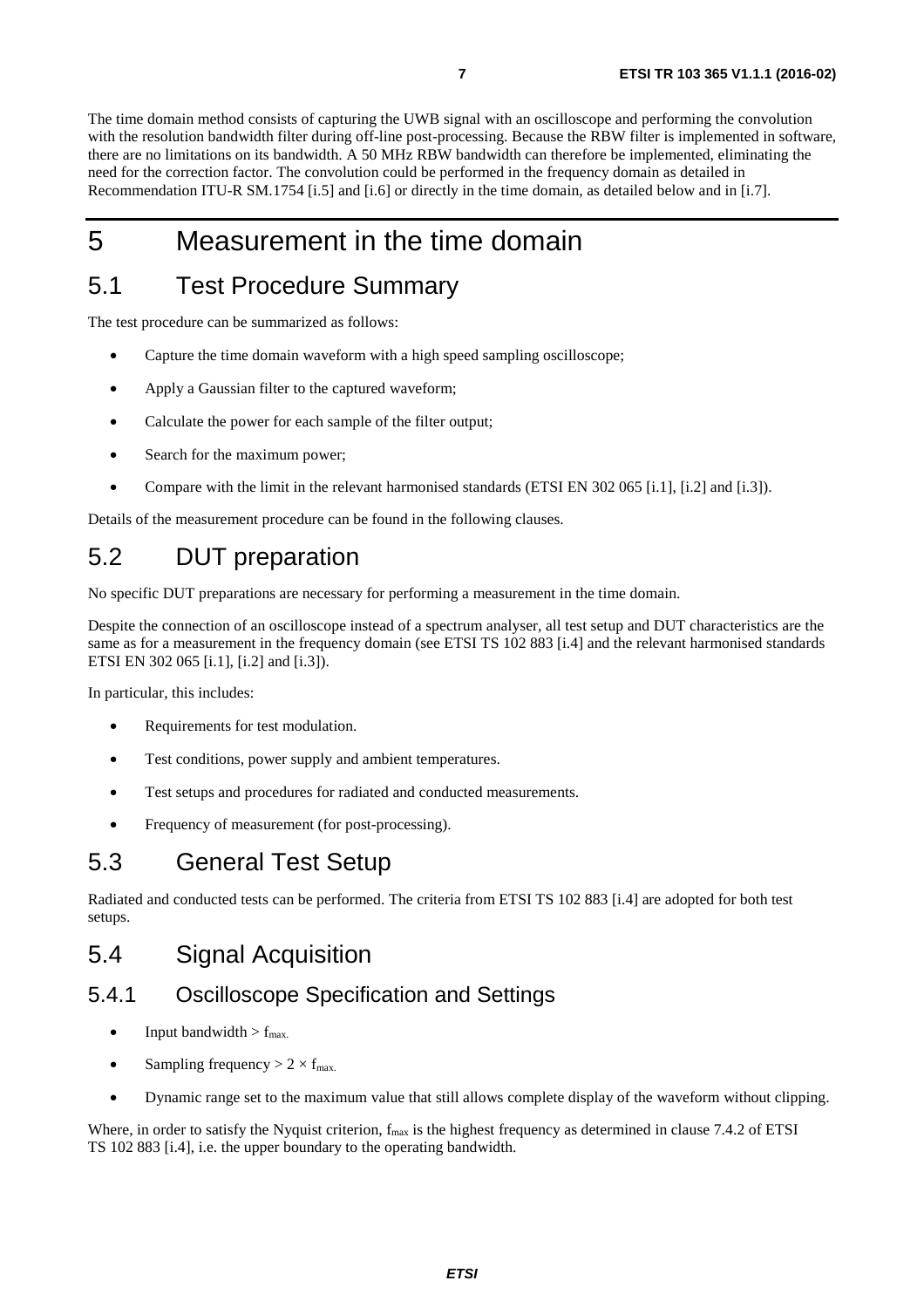#### <span id="page-7-0"></span>5.4.2 Length of data acquisition and storage

A sufficiently long portion of the signal needs to be captured to ensure that the peak power occurs within the acquired portion. Often, the position of the signals causing the maximum peak power will be known to the manufacturer, who can provide a dedicated test peak power mode to speed up the measurements and post-processing.

#### 5.5 Post-Processing

#### 5.5.0 General

The captured time domain signal needs to be filtered with the resolution bandwidth filter whose time domain impulse response is defined in the clause below. This assumes that the convolution will be performed in the time domain. Chapter 3 of Recommendation ITU-R SM.1754 [\[i.5](#page-4-0)] details an equivalent frequency domain convolution method.

As defined in ETSI TS 102 883 [\[i.4](#page-4-0)], the filter is be centred on the frequency of the maximum mean power spectral density.

#### 5.5.1 Definition of the resolution bandwidth filter

The resolution bandwidth filter has a Gaussian impulse response. The standard deviation  $\sigma$  of the Gaussian is related to the desired -3 dB resolution bandwidth *RBW* via:

$$
\sigma = \frac{\sqrt{\ln(2)}}{\pi \cdot RBW} \tag{1}
$$

Assuming the resolution bandwidth *RBW* is specified in Hertz, the unit of the standard deviation is seconds. For a resolution bandwidth of 50 MHz, the resulting standard deviation is 5,3 ns.

The baseband filter coefficients are then generated using:

$$
f_{BB}[t] = \frac{1}{\sigma\sqrt{2\pi}} \exp\left(-\frac{t^2}{2\sigma^2}\right)
$$
 (2)

where the (discrete) time variable *t* ranges from -6σ to +6σ in order to truncate the filter response while containing the significant part of the response.

The passband equivalent of the filter, centred on a frequency  $f_c$ , is obtained via:

$$
f[t] = f_{BB}[t]cos(2\pi f_c t)
$$
\n(3)

To maintain the power of the passband signal, the filter is normalized by the gain *G* of the filter at the centre frequency *fc*. Therefore, the gain of the filter is calculated using:

$$
G = \sum f[t] \exp(-j2\pi f_c t)
$$
\n(4)

and the normalized filter coefficients are obtained by dividing *f[t]* by |*G|*.

To verify the filter, it is useful to note that the equivalent noise bandwidth of a Gaussian filter equals 1,064 times its -3 dB bandwidth.

#### 5.5.2 Maximum peak power determination

The result of the post-processing is a filtered waveform with a amplitude *Vfiltered*. The corresponding instantaneous power is calculated using:

$$
P_{\text{filtered}} = \frac{V_{\text{filtered}}^2}{2Z_0} \tag{5}
$$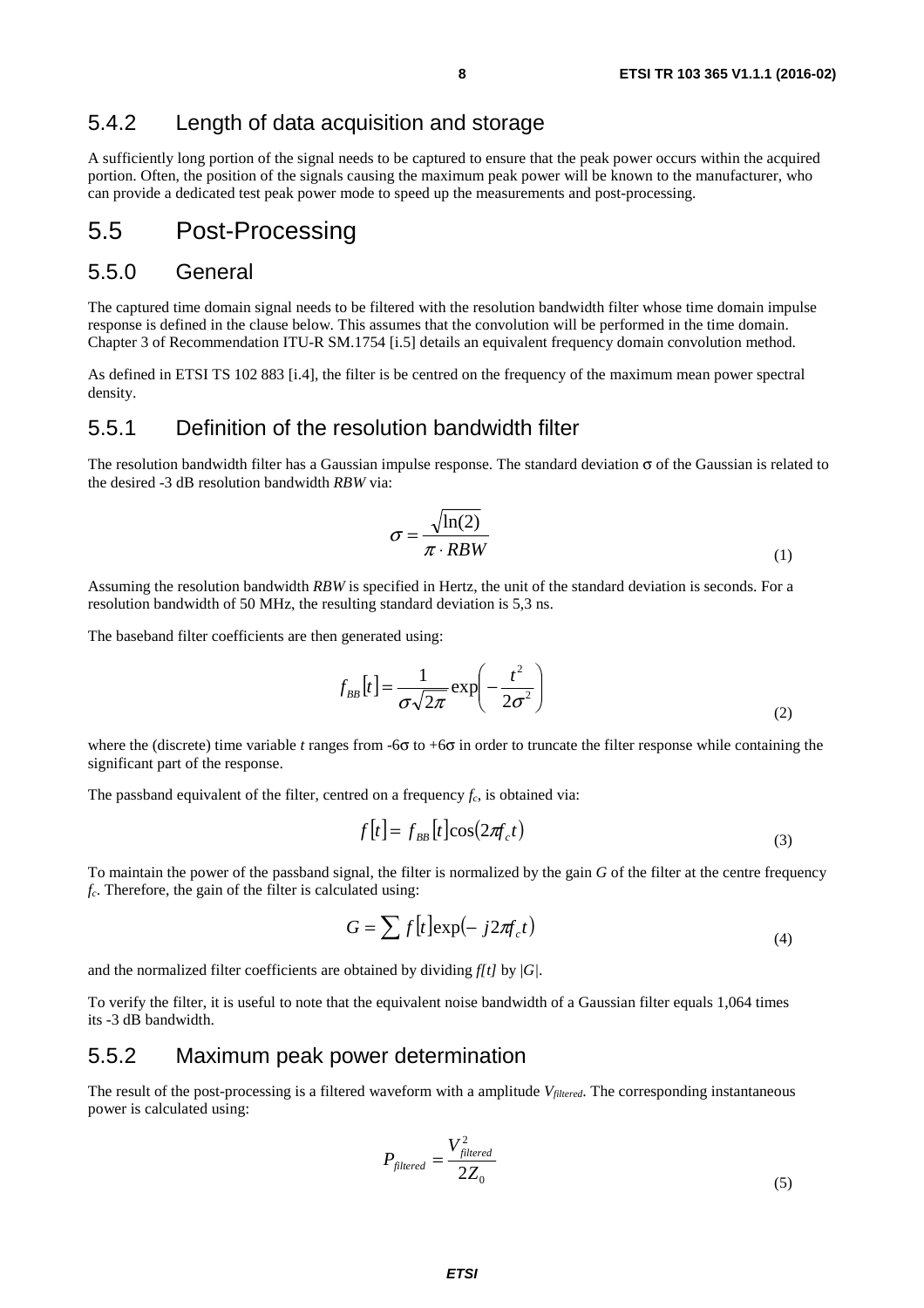<span id="page-8-0"></span>where  $Z_0$  is the characteristic impedance of the oscilloscope.

The maximum peak power is then simply:

$$
P_{\text{max, filtered}} = \max\left(P_{\text{filtered}}\right) \tag{6}
$$

#### 5.6 Limit

The limit on the maximum peak power is defined in the relevant harmonised standards (ETSI EN 302 065 [\[i.1](#page-4-0)], [\[i.2](#page-4-0)] and [[i.3](#page-4-0)]).

Assuming *Vfiltered* is recorded in Volt, *Pmax, filtered* is in Watts. It can be converted in dBm using:

$$
30 + 10\log_{10}\left(P_{\text{max, filtered}}\right) \tag{7}
$$

for comparison with the limit defined in the relevant harmonised standards (ETSI EN 302 065 [\[i.1](#page-4-0)], [\[i.2](#page-4-0)] and [\[i.3](#page-4-0)]).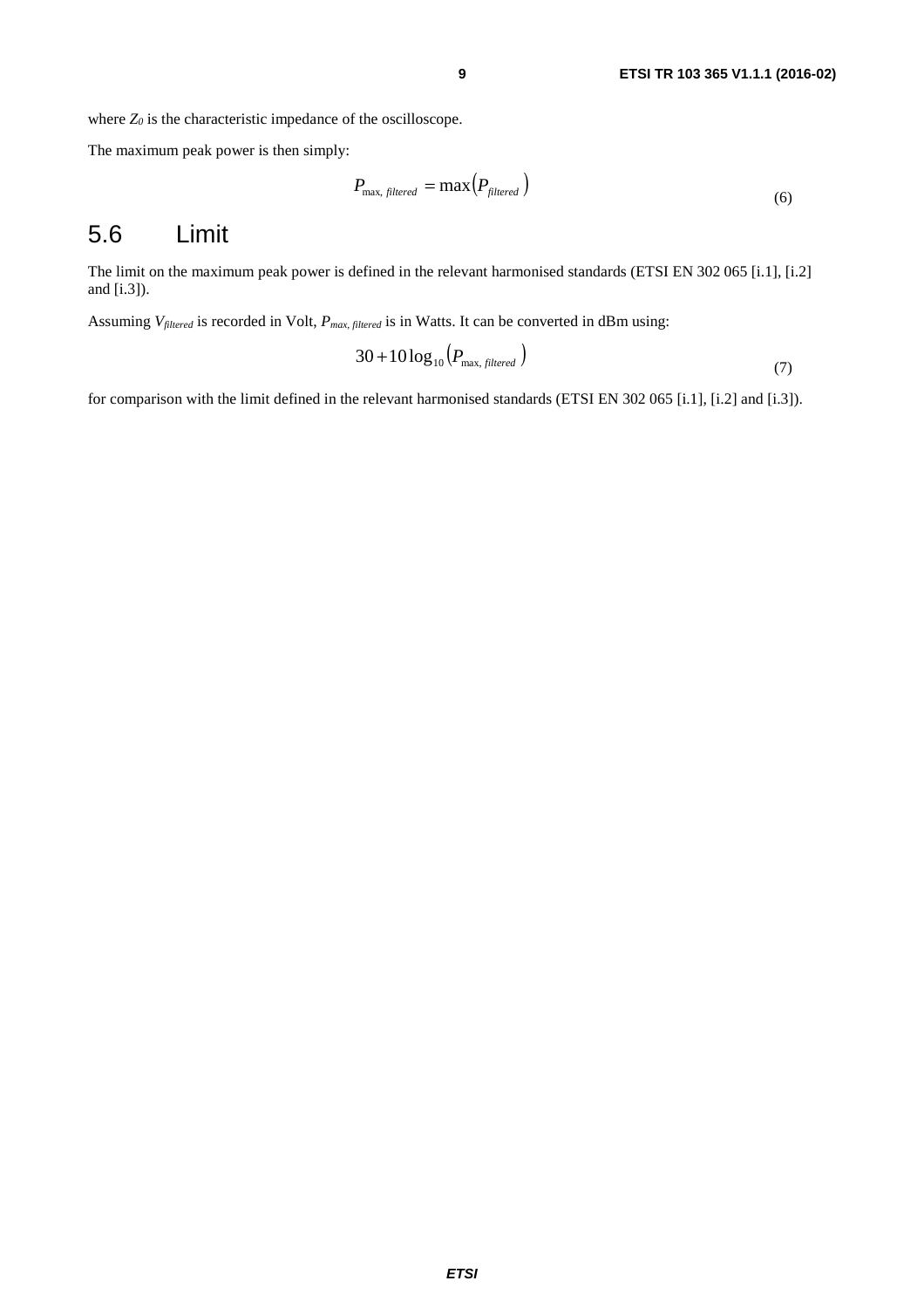## <span id="page-9-0"></span>Annex A: Matlab® reference code for Gaussian filter

function filterCoefficients = gaussianFilter(rbwHz,fsHz,fcHz)

```
% Generates filter coefficients for a resolution bandwidth filter with
% Gaussian impulse response, -3 dB bandwidth of rbwHz, sampling frequency
% fsHz and centred on fcHz
sigmasigmaSec = sqrt(log(2))/pi/rbwHz;
```

```
tSec = -6*sigmaSec:1/fsHz:6*sigmaSec;
basebandResponse = 1/sqrt(2*pi)/sigmaSec * exp(-(tSec.^2)/2/sigmaSec^2);
upconvertedFilter = basebandResponse .* cos(2*pi*fcHz*tSec);
centreFrequencyGain = sum(upconvertedFilter .* exp(-1j*2*pi*fcHz*tSec));
filterCoefficients = upconvertedFilter / abs(centreFrequencyGain);
```
NOTE: MATLAB<sup>®</sup> is the trade name of a product supplied by MathWorks. This information is given for the convenience of users of the present document and does not constitute an endorsement by ETSI of the product named. Equivalent products may be used if they can be shown to lead to the same results.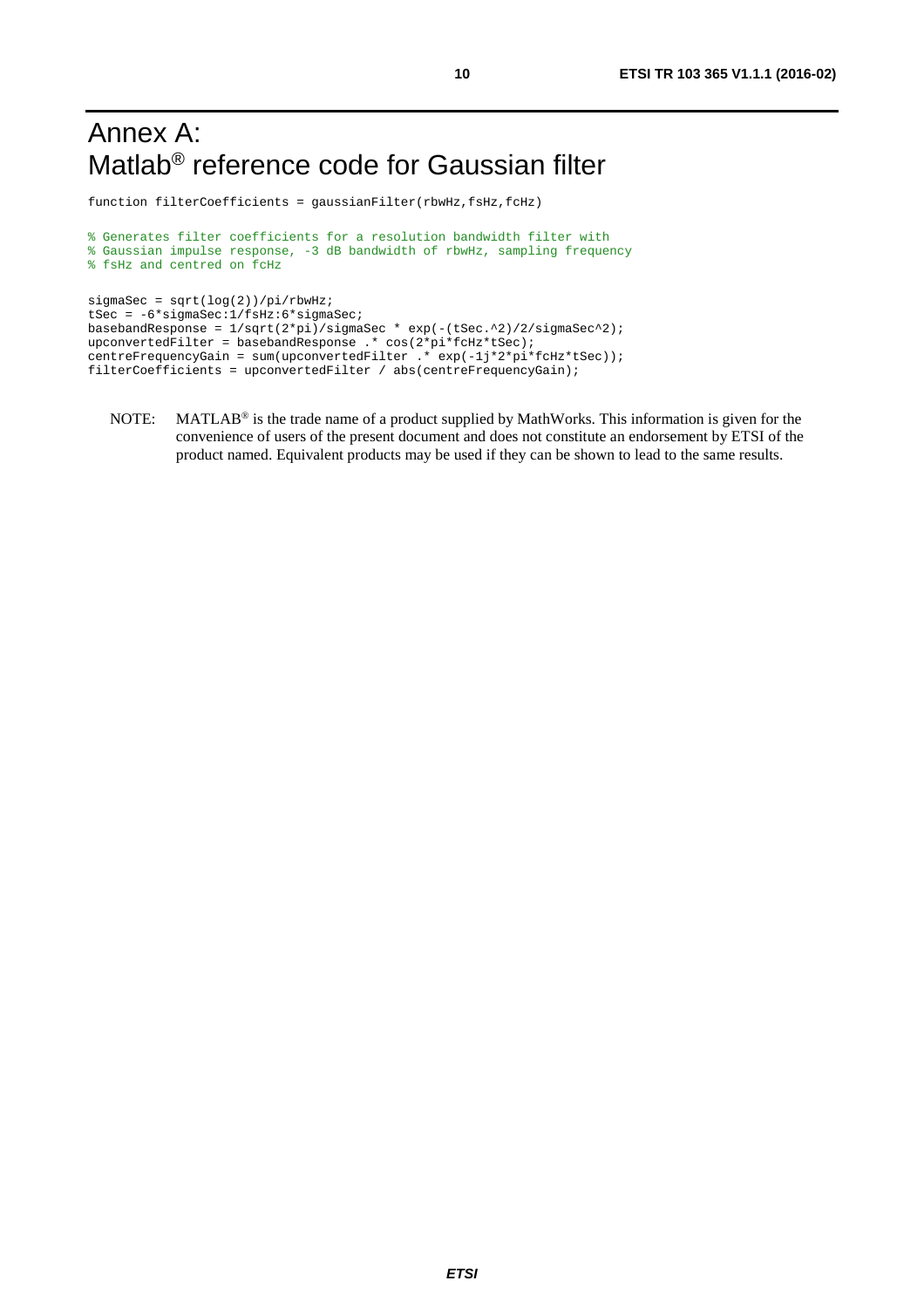# <span id="page-10-0"></span>Annex B: Verification Measurements

To verify the technique, a device was tested both on the spectrum analyser and with the proposed time domain method.

The same type of signal was measured with 5 different resolution bandwidths on the spectrum analyser.

For comparison, the signal was also recorded on a high speed sampling oscilloscope and processed for each of the resolution bandwidths with the method described above.

The resulting peak power observed in each resolution bandwidth is shown in figure B.1.



Peak Power in Varying Resolution Bandwidth

**Figure B.1: Peak power in varying resolution bandwidths** 

To evaluate the similarity between the two methods, figure B.2 shows the difference between the peak power for the time domain method versus the one obtained from the spectrum analyser for each bandwidth. The difference reduces as the resolution bandwidth increases.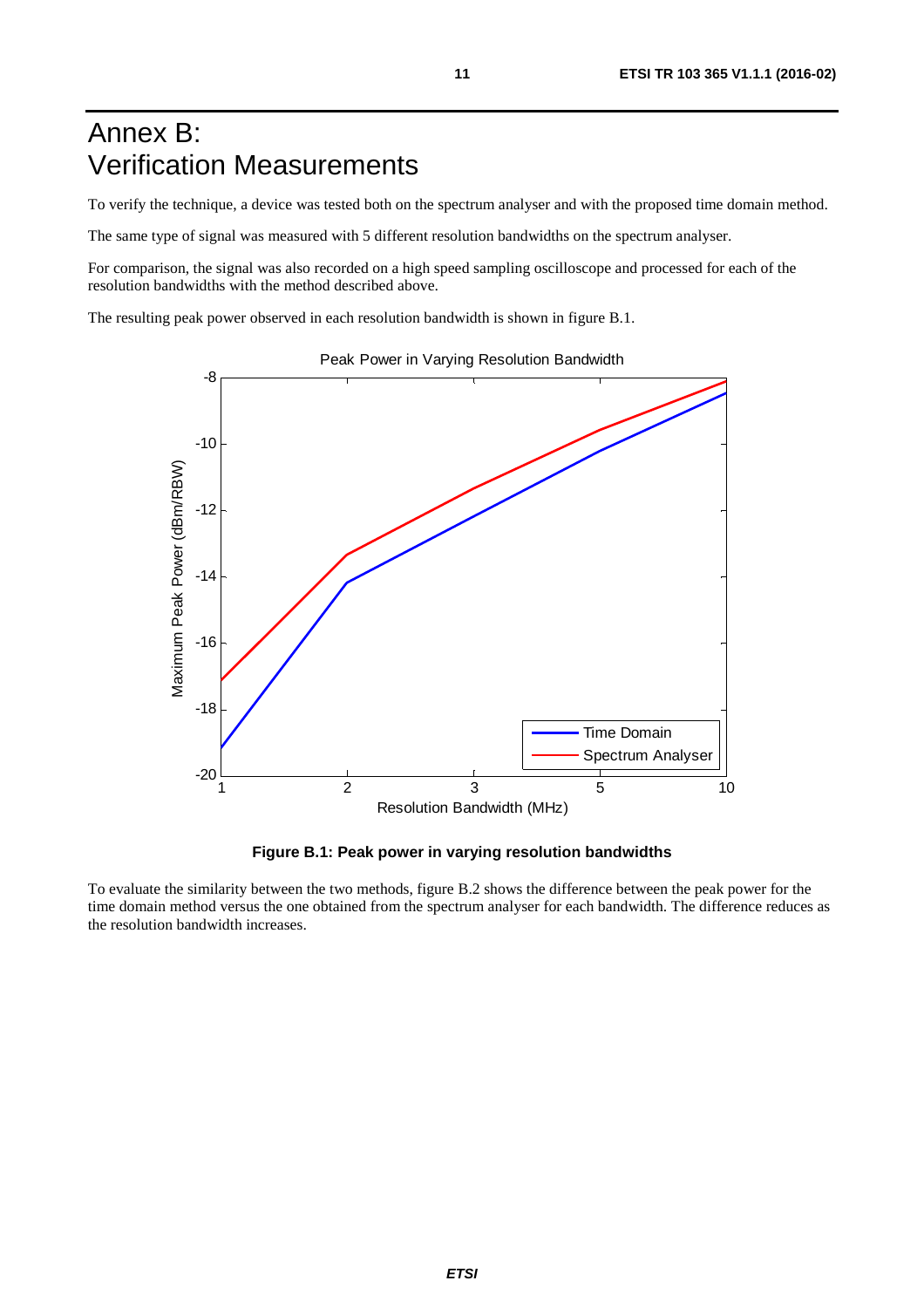

**Figure B.2: Difference between time domain method and spectrum analyser measurements**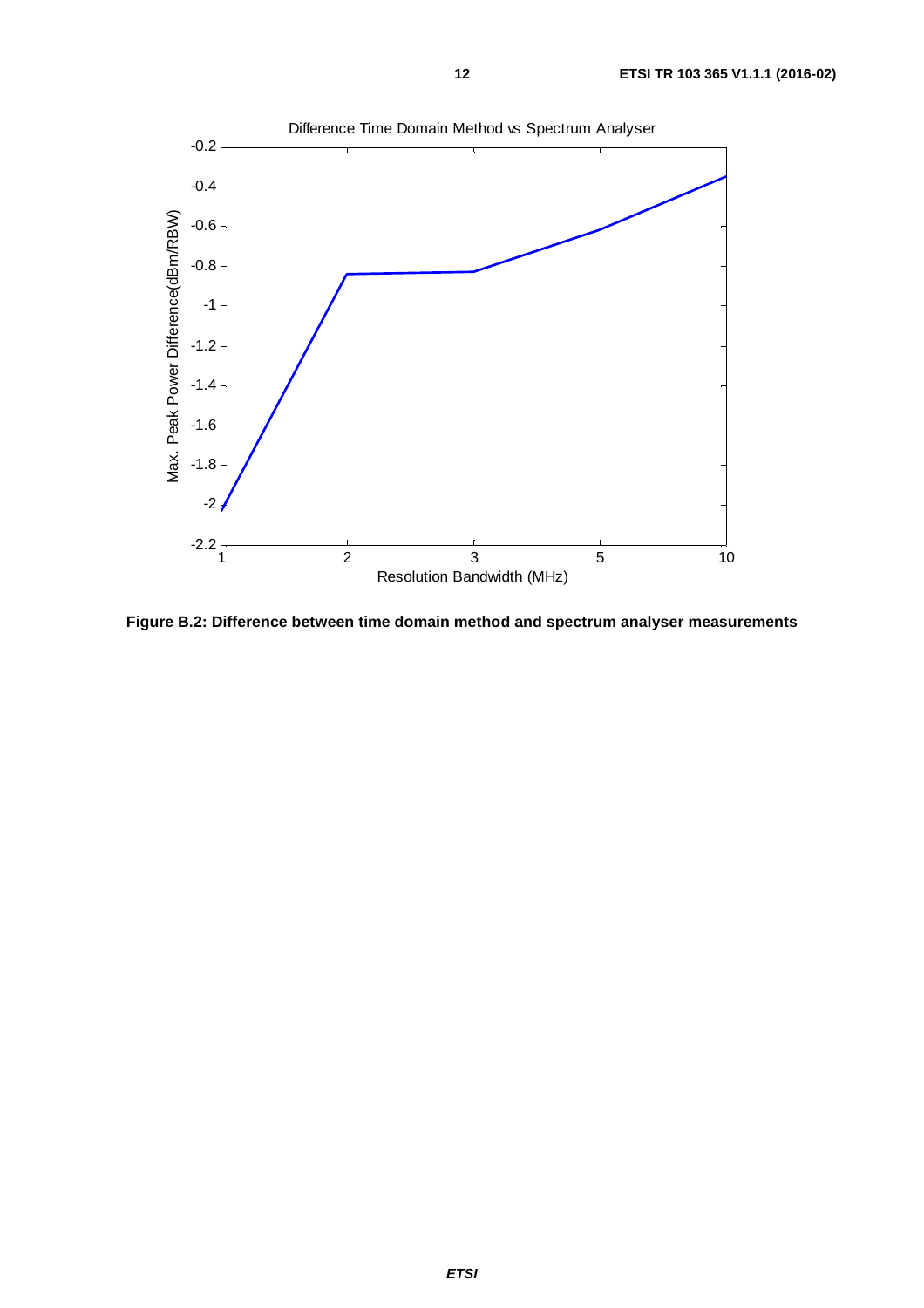# <span id="page-12-0"></span>Annex C: Discussion of peak power and peak voltage

### C.1 CW-signal

### C.1.1 Peak and rms voltage, average power

Definition of peak and rms (root mean square) voltage of a sine wave as shown in figure C.1.



**Figure C.1: Peak and rms voltage of a sine wave** 

| able : | U |
|--------|---|
|--------|---|

| <b>Waveform</b> | <b>Equation</b>                                                       | <b>RMS</b>       |
|-----------------|-----------------------------------------------------------------------|------------------|
| DC, constant    | $y = a$                                                               | $\boldsymbol{a}$ |
| Sine wave       | $y = a \sin(2\pi f t)$                                                | $\mathfrak a$    |
| Square wave     | $y = \begin{cases} a & \{ft\} < 0.5 \\ -a & \{ft\} > 0.5 \end{cases}$ | $\mathfrak{a}$   |

$$
P_{\text{avg}} = \frac{(V_{\text{RMS}})^2}{R}
$$
\n(C.1)

*"This equation can be used for any periodic waveform, such as a sinusoidal or sawtooth waveform, allowing us to calculate the mean power delivered into a specified load."* 

A CW-signal with 0 dBm (average) power has an rms-voltage of  $V_{rms} = 223.6$  mV and a peak voltage  $V_{peak} = 316.2$  mV, see table C.2. (Source: University of Hamburg HF-Radar group).

#### **Table C.2: calculation peak and rms voltage for 0 dBm**

| dBm | Watts]    | [Volts]rms   | Volts]p              | Volts]pi             |
|-----|-----------|--------------|----------------------|----------------------|
|     | 0.100E-02 | $223.607$ mV | $316.180 \text{ mV}$ | $632.360 \text{ mV}$ |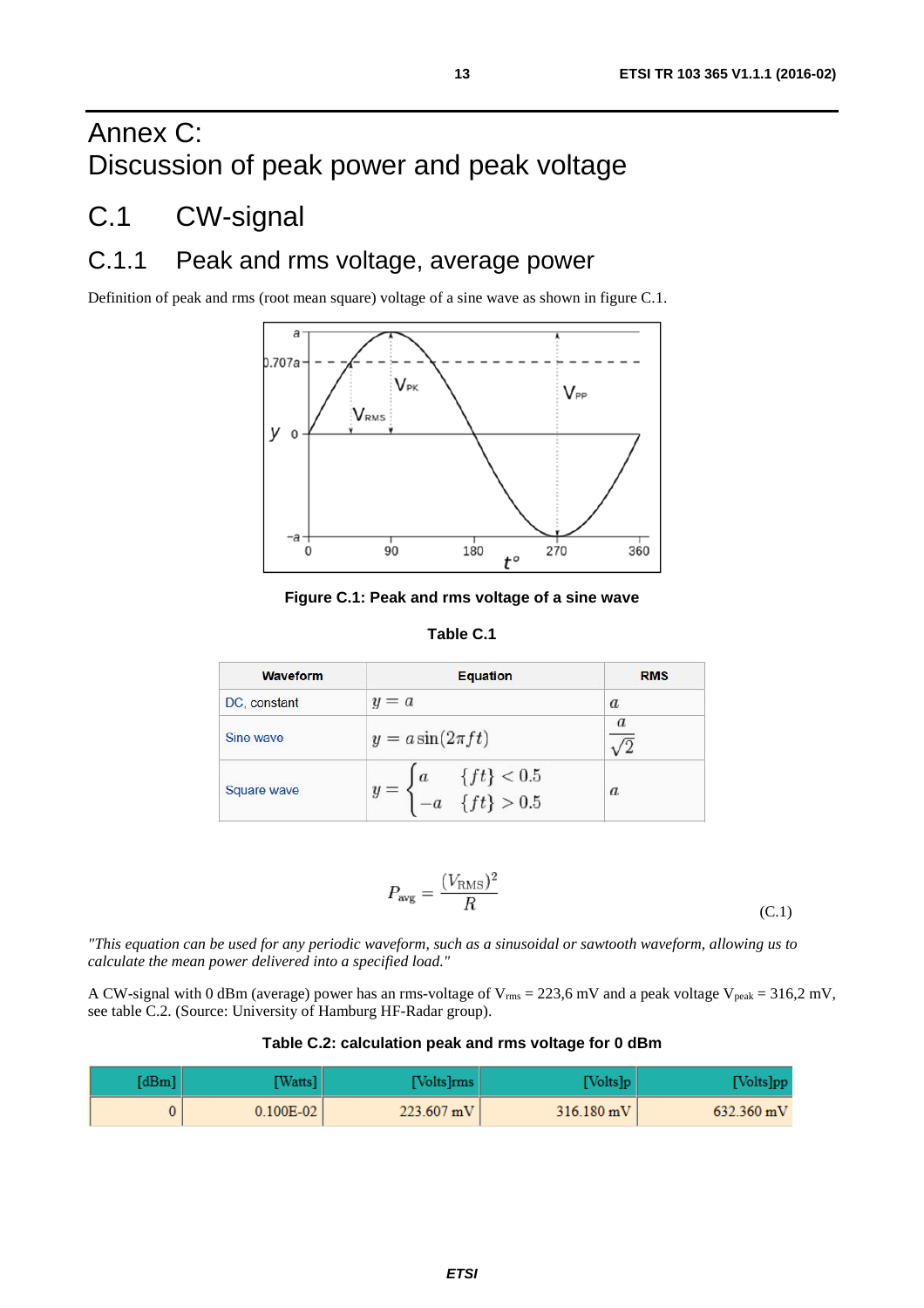# <span id="page-13-0"></span>C.1.2 "Peak power" measurement of a CW-signal

Measuring the power of a CW-signal with a spectrum analyser yields the same value independent of the detector setting (peak or rms).

The value which is measured corresponds to the average power, which is based on the rms-voltage.

EXAMPLE: A CW-signal with peak voltage  $V_{peak} = 316,2$  mV will be measured with 0 dBm.

The detector type refers to the way the sampled signal is displayed on the screen, as the figures C.2 and C.3 show. (Source Rohde & Schwarz).







**Figure C.3: Relation of ADC samples and detector output** 

A CW signal has a constant envelope.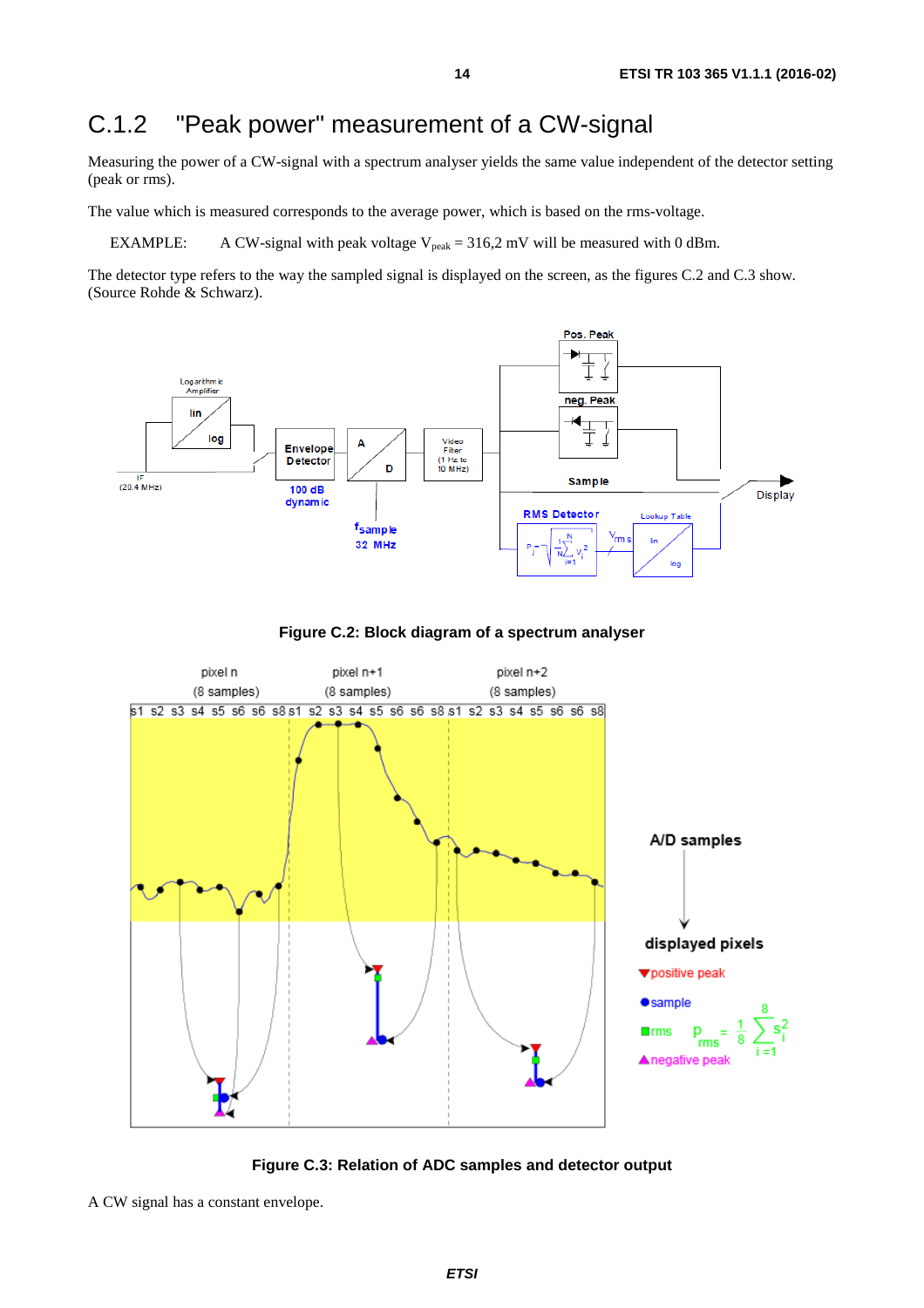<span id="page-14-0"></span>Thus, after the envelope detector there is no variation in the signal and the display detector mode - peak or rms - yield the same results.

**Thus, measuring "peak power", refers to the "peak" of the envelope, rather to the instantaneous peak power of the modulated signal.** 

# C.2 UWB-signal

### C.2.1 "Peak Power" as defined in ETSI EN 302 065

From the basic "peak power" definition in ETSI EN 302 065 [[i.1](#page-4-0), [\[i.2\]](#page-4-0) and [[i.3](#page-4-0)] following characteristics can be retrieved:

- spectrum analyser measurement;
- with  $RBW = 50$  MHz;
- at the frequency of maximum of the Mean PSD measurement.

Following conclusions can be taken from that:

- "peak power" refers to the peak in the envelope, not to the instantaneous power;
- as a 50 MHz bandpass filter is applied, no DC component will be present at the output of the filter;
- the variation in the envelope at the output of the filter will be small  $(\sim 1/50 \text{ MHz} = 20 \text{ nsec})$  compared to the centre frequency of the filter (e.g.  $f_c = 4 \text{ GHz} \rightarrow 1/f_c = 0.25 \text{ nsec}$ );
- the peak of the envelope converts to the "peak power". As this conversion does not depend on the original signal, the "peak power" value  $P_{peak}$  corresponds to the power of a CW-signal with power  $P_{peak}$ .

### C.2.2 Deriving "Peak Power" from a time domain measurement

Sampling and post-processing a UWB-signal in the time domain yields an output that corresponds to the output of the IF filter.

The next stage would be the envelope detection and its envelope peak.

An envelope peak will be at most equal to the peak amplitude  $V_{peak}$  of the underlying signal, but will never exceed it.

Thus, measuring the peak amplitude of the filtered signal V<sub>peak,filtered</sub> will provide the intended value of the envelope peak.

To determine the peak power, recall that the peak power corresponds to a CW-signal with V<sub>peak,CW</sub>.

Setting  $V_{peak,CW} = V_{peak,filtered}$  yields the result that a spectrum analyser will display.

As the "peak power" is actually the average power of the CW signal, the formula in clause 5.5.2 holds true:

$$
P_{peak} = P_{avg,CW} = \frac{V_{rms,CW}^2}{50 \text{ ohm}} = \frac{V_{peak,CW}^2}{2 \cdot 50 \text{ ohm}} = \frac{V_{peak,filtered}^2}{2 \cdot 50 \text{ ohm}} \tag{C.2}
$$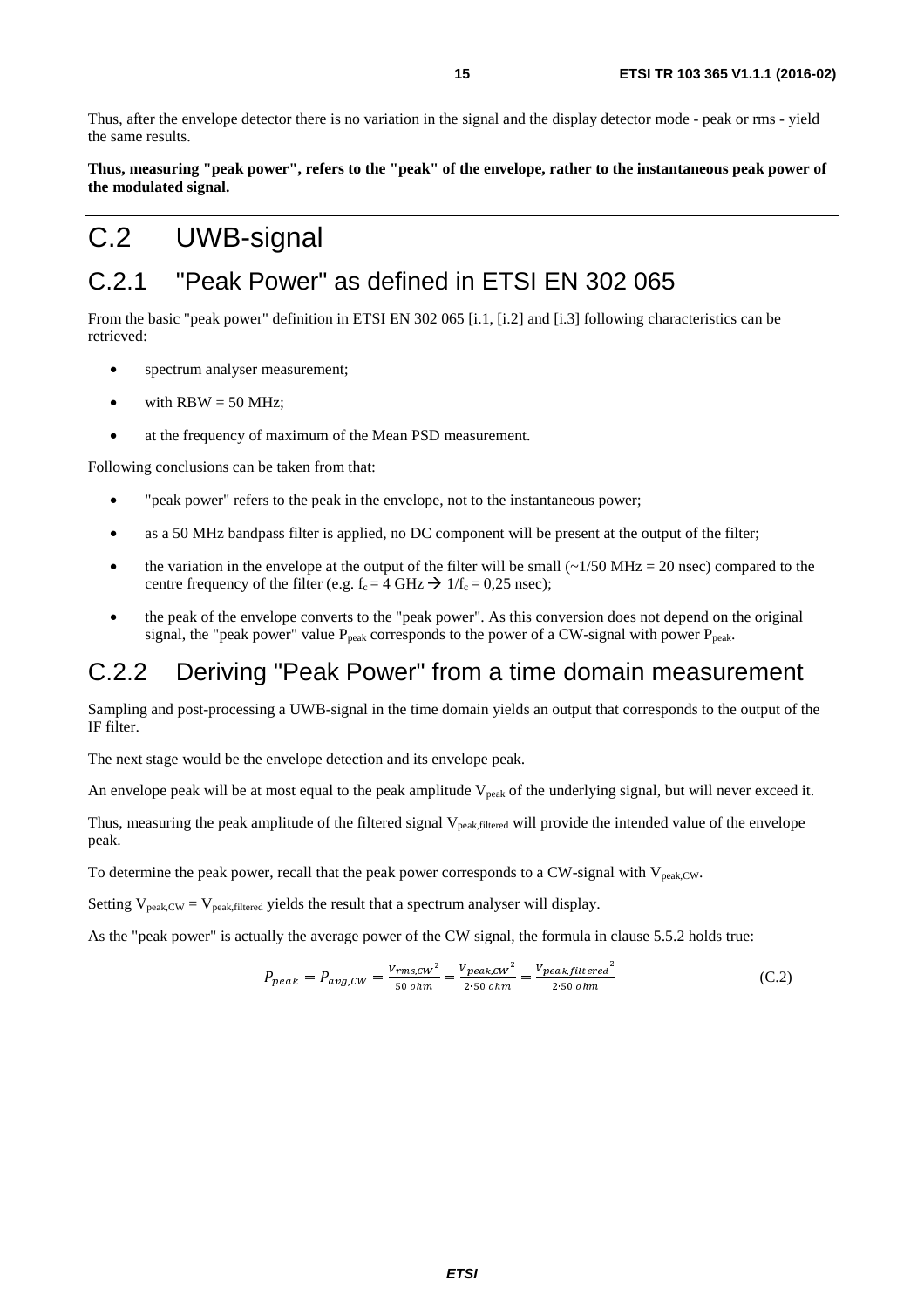# <span id="page-15-0"></span>Annex D: Bibliography

- ETSI EN 303 883 (V1.1.1): "Short Range Devices (SRD) using Ultra Wide Band (UWB); Measurement Techniques".
- ETSI ERMTGUWB(15)000002: "Alternative UWB Peak Power Measurement Procedures".